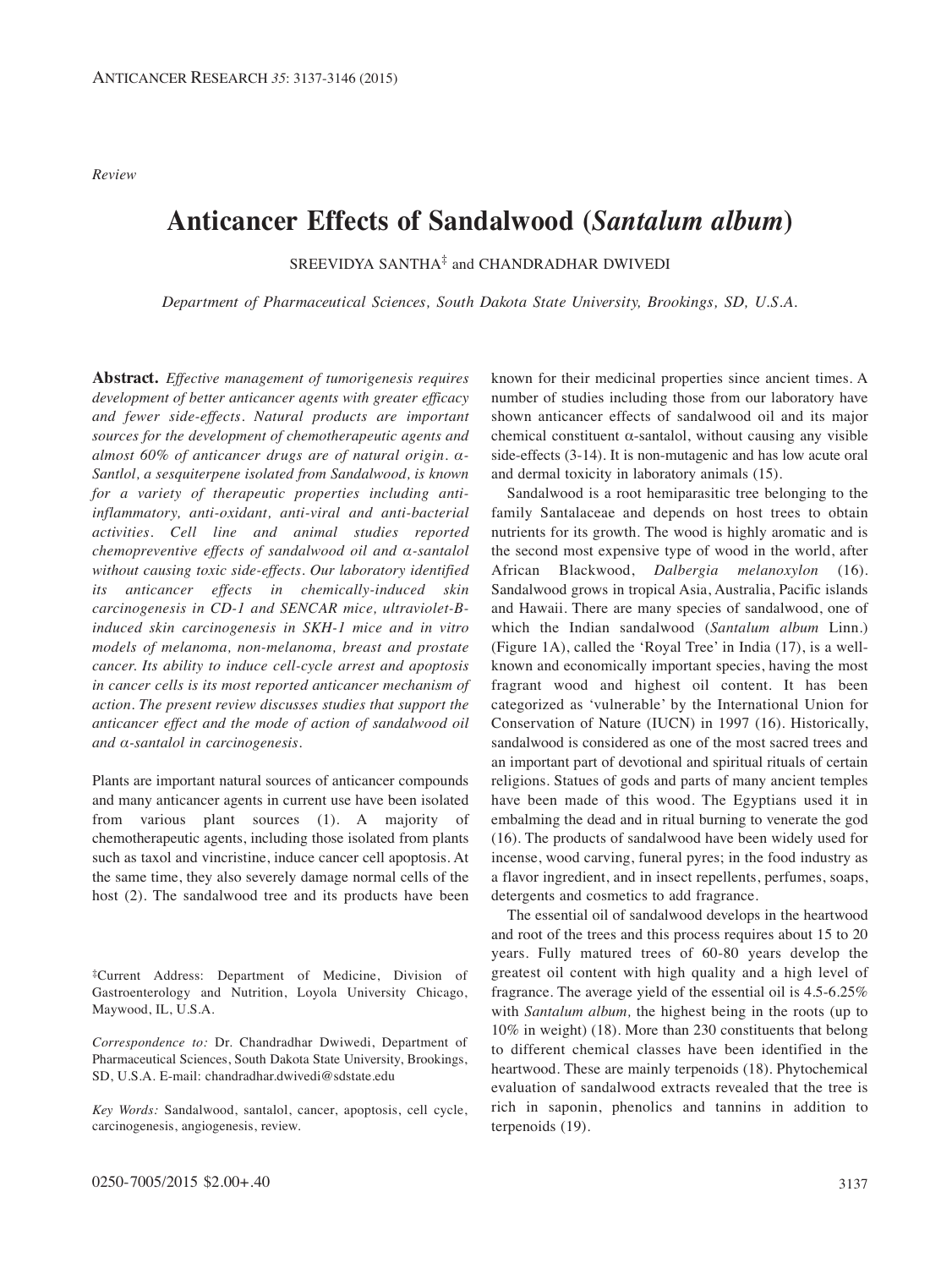

Figure 1. *A: Sandalwood tree (Santalum album). Structure of α-santalol (B) and β-santalol (C).*

### **Properties of Sandalwood Oil**

The chipped heartwood is used for extraction of commercially valuable sandalwood oil by steam distillation. The oil is colorless to yellowish and viscous (5). In addition to the Indian sandalwood, the Australian sandalwood (*Santalum spicatum*) and Hawaiian Sandalwood (Santalum ellipticum) are two major species used for the production of sandalwood oil. The compositions of the oils are different and the quality of Indian sandalwood is considered superior. The major constituent of sandalwood oil is santalol, a mixture of two isomers, α-santalol and β-santalol ( $C_1$ 5H<sub>24</sub>O) (Figure 1B and C). These are the two molecules mainly associated with sandalwood's fragrance (18, 20), while  $\alpha$ santalol is mainly reported for its anticancer properties (5- 14). α-Santalol is a sesquiterpene with a molecular weight of 220.35 g mol−1, boiling point of 166˚C and density of 0.9770 g/cm3. Nikiforov *et al.* identified α-santalene, αsantalal, β-santalal, epi-β-santalal, α-santalol, β-santalol, (E) β-santalol, α-bergamotol and spirosantalol as the odorant components in sandalwood oil (21). α-Santalol has a slightly woody fragrance, while β-santalol is responsible for the highly prized typical warm-woody, milky, musky, urinous, animal aspects of sandalwood (18).

### **Isolation of α-Santalol from Sandalwood Oil**

Our laboratory isolated α-santalol from sandalwood oil by column chromatography with n-hexane:ethyl acetate (3:1) as a solvent system (13). Different fractions were analyzed by thin-layer chromatography and the purity was assessed by gas chromatography–mass spectrometry (22). Studies indicated that the major component of sandalwood oil is  $\alpha$ santalol, constituting 61%, followed by β-santalol at 28%

3138

(5). Other constituents include cisnuciferol,  $\alpha$ -bisabalol, *cis*bergamatol, epi-β-santalol, γ-curcumen-12-ol, βcurcumen-12-ol, cis-lanceol and *trans*-farnesol (23).

#### **Medicinal Properties**

The products of *Santalum album* have been used for the treatment of various diseases since ancient times. It is nontoxic and exhibits a wide variety of medicinal properties including anti-microbial, anti-oxidant, anti-inflammatory, anti-spasmodic, diuretic, expectorant and antiseptic activities. In Chinese medicine, sandalwood products are used to treat dysentery, stomach ache, gonorrhea, skin diseases, and anxiety (24). Emulsion, paste and essential oil of sandalwood have been used for centuries in India for the treatment of inflammatory and eruptive skin diseases (25-27). It is used in the traditional Unani system of medicine to treat gastric ulcers and various cardiac, brain, liver, stomach and skin disorders (28, 29). Anti-ulcer potential of hydro-alcoholic extract of *Santalum album* stem at 500 mg/kg was reported in gastric ulceration models of albino Wistar rats (28).

Sandalwood oil is widely used in aromatherapy to relieve anxiety, stress, and depression (30). It has neuroleptic, relaxing, soothing, bronchial dilating and astringent effects. α-Santalol has been reported to have central nervous system depressant effects, such as sedation (31). It promotes restful sleep and helps to ease an anxious mind. In sleep-disturbed rats, inhalation of α-santalol affected the sleep-wake cycle, and caused a significant decrease in total waking time and an increase in total non-rapid eye movement sleep time. Results also suggest the action of α-santalol *via* the circulatory system by absorption into the blood through the respiratory mucosa rather than the olfactory system (31). The results of a pilot study in patients receiving palliative care to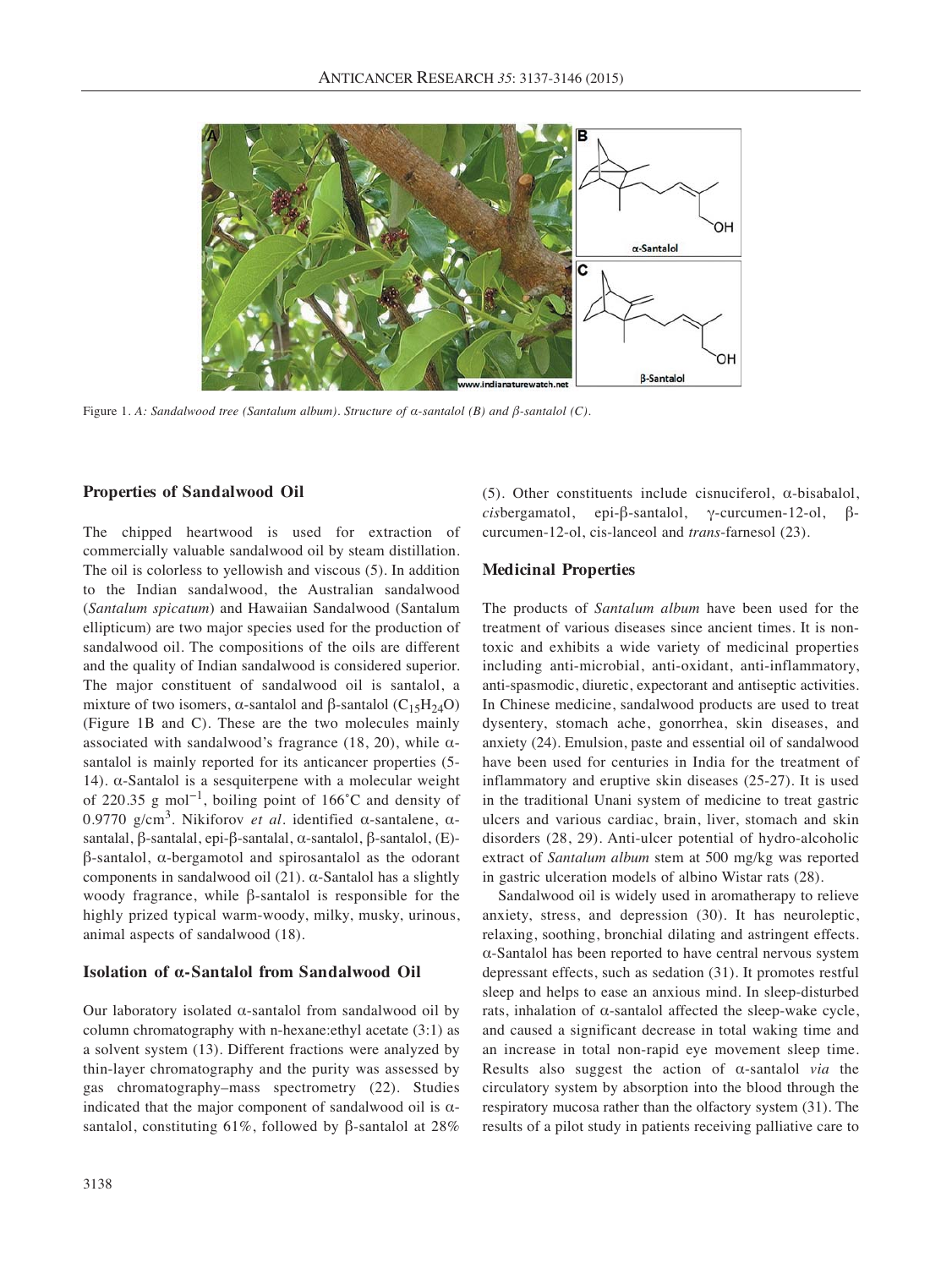evaluate the effectiveness of aromatherapy support the notion that sandalwood oil is effective in reducing anxiety (32).

Antimicrobial activity of leaf and stem aqueous extracts of *Santalum album* were observed against *Escherichia coli*, *Staphylococcus aureus* and *Pseudomonas*, in which leaves extract showed significantly higher inhibition when compared to stem extract (33). In another study, the antibacterial activity of the aqueous extract was evaluated against two strains of *Escherichia coli*, one each of *Klebsiella pneumoniae*, *Klebsiella oxytoca*, *Pseudomonas aeruginosa*, *Staphylococcus aureus*, *Bacillus subtilis* and Aeromonas species. It showed strongest inhibitory activity of 87% against *Staphylococcus aureus* whereas there was no inhibition of *Escherichia coli* and *Bacillus subtilis*. For the other strains, the inhibition was between 66% and 78% (34). Sandalwood oil had *in vitro* antiviral activity against *Herpes simplex virus* (HSV)-1 and HSV-2. It inhibits viral replication in a dose-dependent manner and is more effective against HSV-1 (35).

#### **Anticancer Effects of Sandalwood Oil**

Chemoprevention is a means of cancer control by the use of natural or synthetic agents allowing suppression, retardation or reversion of carcinogenesis (36). Chemopreventive agents can be broadly classified as blocking and suppressive agents. The blocking agents inhibit the initiation step by preventing carcinogenic agents from reaching or acting on critical target sites, whereas suppressive agents inhibit malignant cell proliferation during the promotion and progression steps of carcinogenesis (37). The available experimental evidence suggests that sandalwood oil could function as an inhibitor of tumor initiation and promotion stages of carcinogenesis. Studies in male Swiss albino mice indicate the anticarcinogenic potential of sandalwood oil *via* enhancing the excretion of carcinogens. In that study, oral gavage feeding of sandalwood oil induced a time- and doseresponsive increase in the activity of glutathione-Stransferase (GST) and acid soluble sulfhydryl levels in the liver (38). GSTs are a family of phase II detoxification enzymes that function to protect cellular macromolecules from attack by reactive electrophiles. They catalyze the conjugation of glutathione to a wide variety of endogenous and exogenous electrophilic compounds, leading to the elimination of toxic compounds (39). Enhancement of GST activity and acid-soluble sulfhydryl levels indicate a possible chemopreventive action of sandalwood oil on carcinogenesis through a blocking mechanism.

Studies from our laboratory have shown skin cancer chemopreventive effects of sandalwood oil in chemically induced skin carcinogenesis in CD-1 mice. Topical application of sandalwood oil (5% in acetone, w/v) prevented skin tumor development initiated by 7,12-dimethylbenz

[a]anthracene (DMBA) and promoted by 12-*O*-tetradecanoyl phorbol-13-acetate (TPA) and TPA-induced ornithine decarboxylase (ODC) activity in CD-1 mice. It significantly reduced papilloma incidence by 67%, multiplicity by 96%, and TPA-induced ODC activity by 70% (3). Sandalwood oil pre-treatment reduced papilloma incidence and multiplicity in a concentration- and time-dependent manner in CD-1 mice. Pre-treatment with 5% sandalwood oil 1 hour before DMBA and TPA treatments produced the most effective chemopreventive effects (4).

A recent study on HaCat keratinocytes reported the induction of autophagic cell death with Indian sandalwood oil treatment (40). A number of autophagy-modulating agents have been proposed as potential anticancer therapeutics when used as either single or combinatorial treatments (41). Autophagy is a self-degradative process which involves the engulfment and degradation of cytoplasmic components within lysosomes. It is designated as type II programmed cell death, while the process of apoptosis is referred to as programmed cell death type I (41). Treatment of HaCat cells with sandalwood oil up to a concentration of 0.0005% resulted in a concentrationdependent reduction of UV-induced activator protein-1 activity and inhibition of cellular proliferation. UV-induced activator protein-1 activity has been linked to cellular proliferation and survival and is a major causative factor in UV-induced skin cancer. Study showed an induction of microtubule-associated protein light chain 3-II (LC3-II) formation and poly (ADP-ribose) polymerase (PARP) cleavage by UV-irradiation. However, sandalwood oil treatment blocked PARP cleavage and UV-induced apoptosis but increased the level of LC3-II formation, which is marker of active autophagosome formation (40).

Studies on J82 human bladder cancer cells showed that sandalwood oil induced cell death *via* DNA damage and cellcycle arrest (42). In this study, sandalwood oil was shown to up-regulate growth arrest genes [(Growth arrest and DNAdamage-inducible protein 45 alpha (GADD45A), *GADD45B*, and protein phosphatase 1 regulatory subunit 15A (PPP1R15A)] and proapoptotic genes [(Caspase 9 and Inhibitor of growth protein 5 (ING5]. Sandalwood oil treatment led to negative regulation of protein kinase activity and activation of G-protein-coupled receptors. In addition, the expression of transcription factors, such as Activating transcription factor 3 (ATF3), DNA damage-inducible transcript 3 (DDIT3), Early growth response protein 1 (EGR1), FOSB, JUN, JUNB, MYC, and several inhibitors of DNA binding (ID1, ID2, and ID3), along with members of the zinc finger family were also modulated by sandalwood oil.

In another study, five lignans isolated from sandalwood heartwood were evaluated for their cytotoxic activities against HL-60 human promyelocytic leukemia cells and A549 human lung adenocarcinoma cells (43). Two of these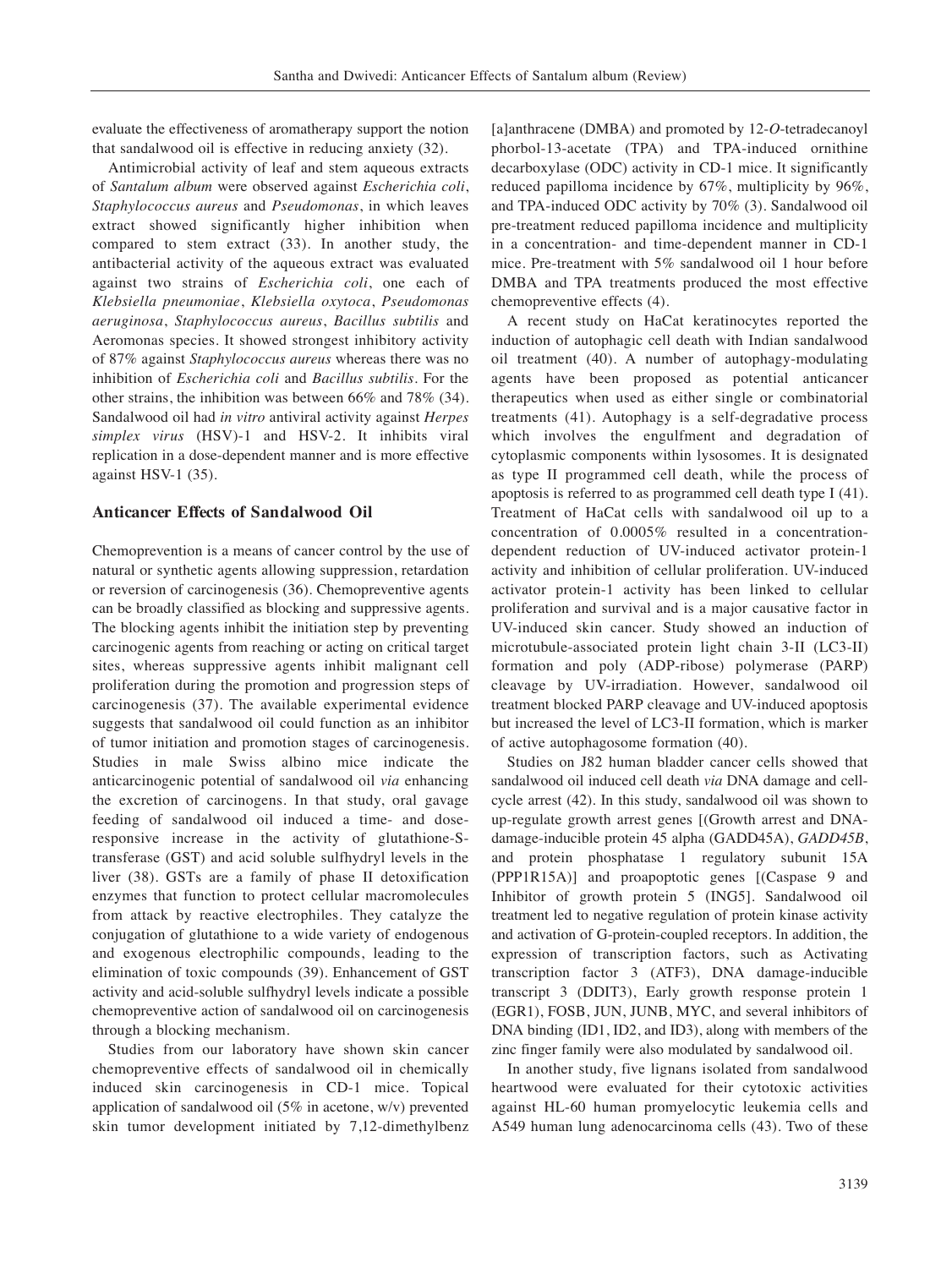compounds exhibited cytotoxicity against HL-60 cells with IC<sub>50</sub> values of 1.5 and 4.3  $\mu$ M, and against A549 cells with IC<sub>50</sub> values of 13.6 and 19.9  $\mu$ M, respectively. These tumor cell deaths were shown to be mediated through induction of apoptosis. The aldehyde group was identifided as a structural requirement for the appearance of cytotoxicity in this type of lignans.

### **Anticancer Effects of α-Santalol**

The efficacy of  $\alpha$ -santalol as chemopreventive agent appears to be very promising in skin cancer control. Studies from our laboratory indicated the chemopreventive potential of  $\alpha$ santalol similar to that of sandalwood oil in DMBA-initiated and TPA-promoted skin tumors in CD-1 and SENCAR mice (5). Chemopreventive effects were determined during the initiation and promotion phases;  $\alpha$ -santalol treatment did not show any significant effects during initiation phase. However, it significantly prevented papilloma development during the promotion phase of the DMBA and TPA carcinogenesis protocol in both CD-1 and SENCAR mice. The treatment resulted in a significant inhibition of TPAinduced ODC activity and incorporation of  ${}^{3}$ H-thymidine in DNA in the epidermis of both strains of mice. Since DMBAinduced initiation was not affected by treatment, the anticancer effects of α-santalol on TPA-induced promotion is unlikely to be due to the blocking of TPA absorption.

In chemically-induced skin carcinogenesis, α-santalol reduced tumor incidence and multiplicity in a time- and concentration-dependent manner in a dose–response study. Maximum effect was shown by 5% of  $\alpha$ -santalol compared to 1.25% and 2.5% and it significantly reduced skin tumor incidence and multiplicity, and inhibitied TPA-induced ODC activity and DNA synthesis (6). In animal models, topical application of α-santalol used at concentrations of 2.5 and 5% (w/v in acetone) did not result in any visible side-effects. Gas chromatography–mass spectrometry studies detected  $\alpha$ santalol in the serum, skin, and liver of animals which received topical application of  $\alpha$ -santalol and suggested systematic absorption of  $\alpha$ -santalol in its chemopreventive action (44).

In addition to chemically-induced skin carcinogenesis,  $\alpha$ santalol had a strong chemopreventive potential in UVBinduced skin tumorigenesis of SKH-1 hairless mice under three different protocols (DMBA-initiated and UVBpromoted; UVB-initiated and TPA-promoted and UVBinitiated and UVB promoted) (8). The treatment was most effective, with 72% reduction in tumor multiplicity on UVBinduced complete tumorigenesis. In another study on UVBinduced skin tumor development, α-santalol was shown to inhibit *in vitro* lipid peroxidation in skin and liver microsomes and prevent tumor development possibly by acting as an anti-peroxidant (9). In dose-response study, 5% α-santalol led to optimal chemoprevention as compared to 1.5% and 2.5%, and the minimum possible concentration of α-santalol potentially able to reduce UVB-induced skin tumor development was identified as 2.5% (9). A study which used a physiologically relevant dose of UVB (30 mJ  $\text{cm}^2$ ) to induce photocarcinogenesis in SKH-1 mice showed that α-santalol pretreatment has potential to target various pathways involved in photocarcinogenesis. This dose of UVB is in the range of human exposure to sunlight that can cause skin cancer (14).  $\alpha$ -Santalol has been shown to suppress proliferation of non-melanoma and melanoma skin cancer cells in culture (7, 11).

Recent studies demonstrated the anticancer effects of αsantalol in non-skin cancer models including breast and prostate cancer. Studies on PC-3 and LNCaP human prostate cancer cell lines, as well as in PC-3 tumor xenograft models, demonstrated the efficacy of  $\alpha$ -santalol against androgendependent and -independent prostate cancer (12, 45). In both studies, α-santalol produced less toxic effects on normal cells. In PC-3 tumor xenograft models, α-santalol had a chemopreventive effect at the level of tumor promotion by inhibiting angiogenesis and growth of prostate tumor. We reported the anti-neoplastic effects of α-santalol on estrogen receptor-positive and -negative breast cancer cells (13). A strong time and concentration-dependent reduction in cell viability and proliferation was observed in MCF-7 and MDA-MB-231 cells treated with 10-100 μM concentrations of α-santalol. At the same time, normal breast epithelial cell line, MCF-10A was more resistant to α-santalol treatment. Our laboratory is investigating the transdermal and transmammary application of α-santalol for the prevention and treatment of breast cancer in animal models. Tumorselective cytotoxicity of santalol derivatives were shown in a study on HL-60 human promyelocytic leukemia cells (46).

## **Mechanisms of Action of α-Santalol Against Cancer**

*Induction of cell-cycle arrest.* Various *in vitro* and *in vivo* studies have shown strong anticancer activities of  $\alpha$ -santalol mediated by different modes of action. The most published anticancer mechanism of action of  $\alpha$ -santalol is its ability to induce cell-cycle arrest and apoptosis in cancer cells. Cellular growth and proliferation is a highly regulated event, in which complex series of signaling pathways control the growth and division of DNA. Disorders in the regulation of the cell cycle can lead to uncontrolled proliferation and contribute to a malignant phenotype. The cell cycle consists of  $G_1$ , S,  $G_2$  and M phases in which  $G_1$  and  $G_2$  are gap phases between the processes of DNA synthesis (S phase) and mitosis (M phase), respectively (47). Progression of the cell cycle through each phase is regulated by specific cyclin and cyclin-dependent kinase (CDK) complexes. Bindings of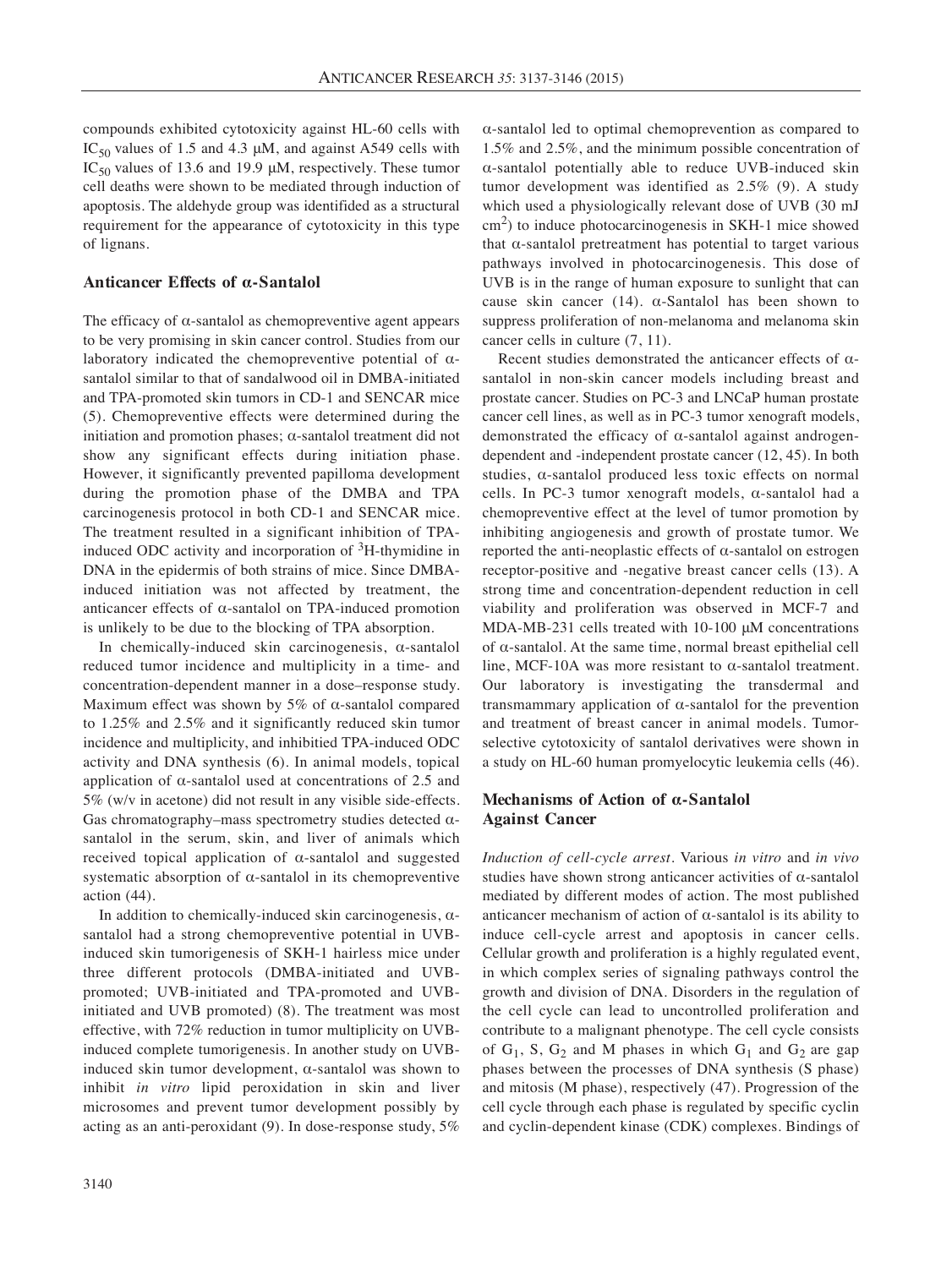CDK inhibitory proteins such as p21 and p27 negatively regulate the cell cycle (48, 49).

Previous studies from our laboratory on non-melanoma and melanoma skin cancer cells indicated  $G<sub>2</sub>/M$  phase cellcycle arrest upon α-santalol treatment in *p53*-mutated A431 human epidermoid carcinoma cells and *p53* wild-type UACC-62 human melanoma cells (11). α-Santalol upregulated the expression of wild-type p53 in UACC-62 cells and suppressed the expressions of mutated *p53*, along with up-regulation level of CDK-inhibitor p21 in A431 cells. Further studies indicated a p53- and p21-independent  $G_2/M$ phase arrest in these cells. Knockdown of *p21* in A431 cells or knockdown of both *p21* and *p53* in UACC-62 cells did not change  $G_2/M$  phase arrest caused by  $\alpha$ -santalol treatment. Furthermore, in UACC-62 cells, α-santalol treatment caused microtubule depolymerization similar to the positive control vinblastine used in the study.

Consistent with the studies on skin cancer cells, our studies on MCF-7 (*p53* wild-type) and MDA-MB-231 (*p53* mutated) breast cancer cells also showed α-santalol induced  $G<sub>2</sub>/M$  phase cell-cycle arrest regardless of their estrogen receptor or *p53* status (13). Up-regulation of p21 along with suppressed expression of mutated *p53* was observed in MDA-MB-231 cells. On the contrary, α-santalol did not increase the expression of wild-type *p53* and *p21* in MCF-7 cells. α-Santalol-induced cell-cycle arrest was associated with a decrease in the protein levels of  $G_2/M$  regulatory cyclins (cyclins A and B), CDKs (CDK2 and CDC2), CDC25B and CDC25C accompanied by strong increase of phospho-CDC25C (Ser216) in both cell lines (13). Cyclin A is able to bind CDK2 and CDC2 and promote the cell-cycle progression through S and G2 phases. Entry into mitosis is regulated by the activation of cyclin B–CDC2 complex (47). Down-regulation of CDK activity involves phosphorylation at Thr 14 and Tyr 15; dephosphorylation of these residues and activation of CDKs for cell-cycle progression is controlled by members of the CDC25 phosphatase family (50, 51). CDC25B and CDC25C play an important role in  $G<sub>2</sub>/M$  transition. CDC25B dephosphorylates and activates CDK2–cyclin A and CDC2–cyclin B, whereas CDC25C dephosphorylates and activates CDC2–cyclin B mitotic kinase complex and thereby permits cell entry into mitosis. Phosphorylation of CDC25C at Ser-216 block the cells from mitotic entry (52).

In the UVB-induced skin carcinogenesis of SKH1 hairless mouse, inhibition of cyclins and CDKs of different cell-cycle phases were observed in a group pretreated with α-santalol (14). UVB exposure interrupts the cell-cycle checkpoint controls of epidermal cells and hence the resulting tumors are associated with an increase in cell-cycle-regulatory cyclins and CDKs, or decreased expression of CDK inhibitors. Significant decrease in the expression of cyclins A, B1, D1 and D2 and CDKs [Cdk1 (CDC2), CDK2, CDK4 and CDK6] and up-regulation of p21 were found in  $\alpha$ santalol-pretreated group. α-Santalol treament before UVB radiation strongly inhibited UVB-induced epidermal hyperplasia and the thickness of the epidermis and significantly reduced the expression of proliferation markers, proliferating cell nuclear antigen and Ki-67 (14).

*Induction of apoptosis by α-santalol.* Most anticancer drugs in current use primarily act by inducing apoptosis in target cells. Studies from our laboratory demonstrated the induction of apoptosis by α-santalol in various cancer cell lines and *in vivo* cancer models (7, 10, 12-14). Apoptosis is programmed cell death characterized by the activation of a group of intracellular cysteine proteases called caspases. In apoptotic pathways, caspase-3 functions as an executioner caspase and its activation leads to cleavage of various substrates, including PARP (53). In UVB-induced skin carcinogenesis, topical application of α-santalol before each UVB exposure resulted in the activation of caspase-3 and cleavage of PARP in skin of SKH-1 hairless mice, indicating its photoprotective effect through induction of apoptosis (14). In another study, α-santalol prevented skin cancer development in UVBirradiated mouse skin by inducing pro-apoptotic proteins *via* an extrinsic pathway (10). *In vitro* studies using A431 skin cancer cells indicated the involvement of both caspasedependent and -independent pathways of apoptosis in response to α-santalol treatment (7). In this study, apoptosis was found to be primarily through the intrinsic pathway with loss of mitochondrial membrane potential, release of cytochrome c, and subsequent activation of caspase-9 and caspase-3 in response to  $\alpha$ -santalol treatment.

α-Santalol induced apoptotic cell death through extrinsic and intrinsic pathways in MCF-7 and MDA-MB 231 human breast cancer cell lines (13). Treatment with  $\alpha$ -santalol induced activation of both caspase-8 and caspase-9. The executioner caspases involved in α-santalol-mediated apoptosis in MDA-MB-231 cells are caspase-3 and caspase-6, and in MCF-7 cells, α-santalol led to the activation of caspase-6 and caspase-7, along with strong cleavage of PARP in both cell lines.

α-Santalol effectively suppressed the growth of androgendependent LNCaP and androgen-independent PC3 human prostate cancer cells by causing caspase-3 activation, and inducing apoptosis (12). The LNCaP cell line, which expresses wild-type p53, was relatively more sensitive to apoptosis induction by  $\alpha$ -santalol compared to p53-deficient PC-3 cells. The α-santalol-induced apoptotic cell death and activation of caspase-3 was significantly attenuated in the presence of pharmacological inhibitors of caspase-8 and caspase-9. In another study, seven  $\alpha$ -santalol derivatives from the heartwood of *Santalum album* were evaluated for cytotoxicity against HL-60 human promyelocytic leukemia cells and TIG-3 normal human diploid fibroblasts. One of the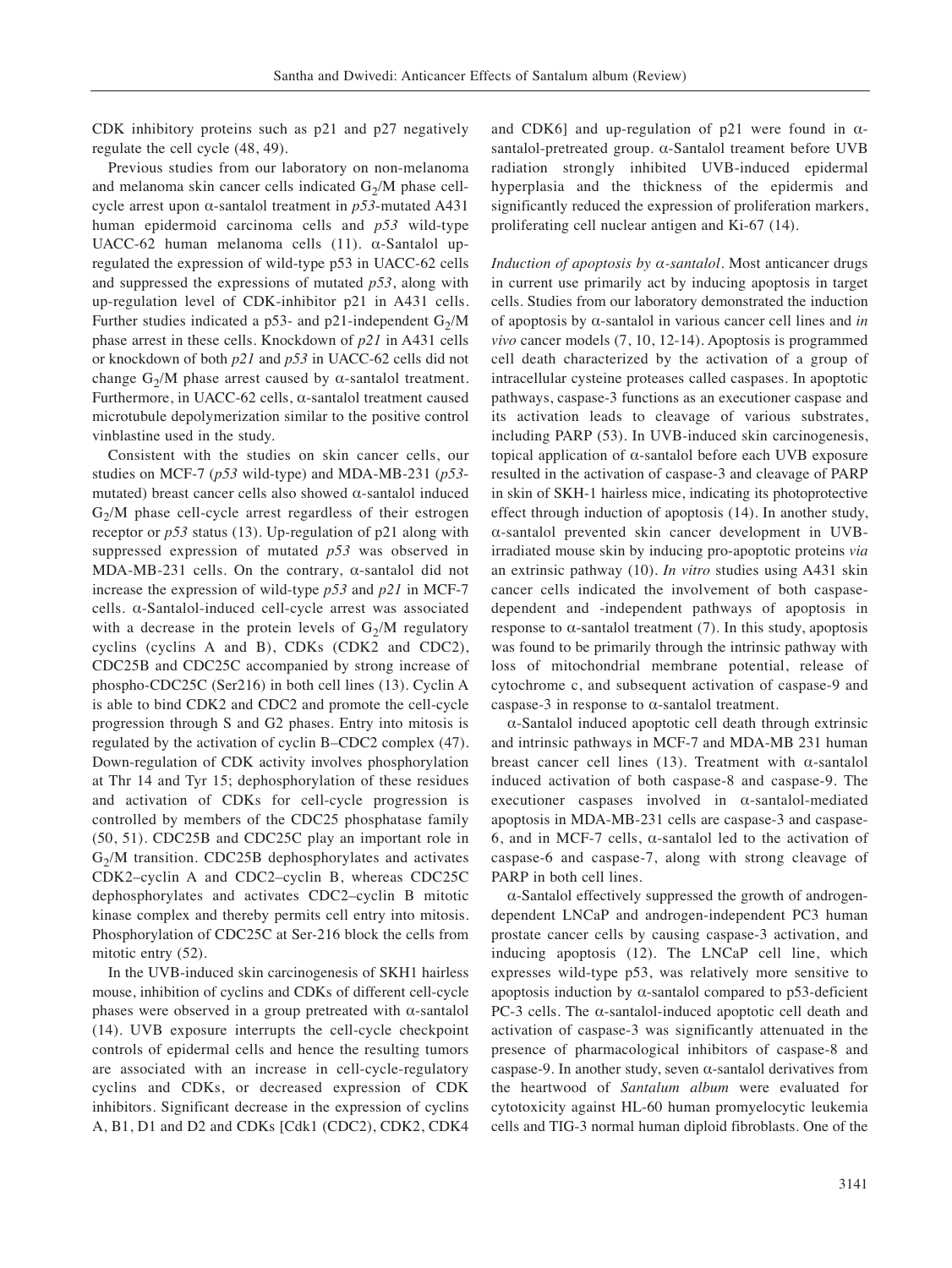

Figure 2. *Molecular targets for the anticancer effects of α-santalol in skin cancer chemoprevention (44, Reproduced by permission).*

derivatives exhibited tumor-selective cytotoxicity through induction of caspase-dependent apoptosis of HL-60 cells (46).

*Anti-inflammatory effects of α-santalol*. Many scientific studies have supported the anti-inflammatory activities of sandalwood oil and α-santalol. Potential anti-inflammatory action of sandalwood oil was shown in a clinical trial of sandalwood oil-containing treatment regimen for eight weeks in 50 patients with mild to moderate facial acne (54). Treatment was well tolerated by nearly all patients and 89% of patients showed improvement in their disease, with notable reductions in lesion counts in patients with more severe or inflamed lesions. In another study, topical application of sandalwood oil and turmeric-based cream effectively prevented radiation-induced dermatitis in patients with head and neck cancer who were undergoing radiotherapy (55). In male Sprague–Dawley rats, inclusion of sandalwood seed oil in their diet affected the levels of several inflammatory factors. Sandalwood seed oil inhibited the generation of pro-inflammatory factors such as prostaglandin F2 $\alpha$ , prostaglandin E<sub>2</sub>, thromboxane B<sub>2</sub>, leukotriene B4, tumor necrosis factor-α and interleukin-1β (IL1β) in both liver and plasma of rats (56). Sharma *et al.* reported the anti-inflammatory effect of sandalwood oil, purified α-santalol and β-santalol in lipopolysaccharide (LPS)-stimulated human epidermal keratinocyte/dermal fibroblast models through the suppression of LPS-induced secretion of proinflammatory cytokines and chemokines, including IL6, IL8, Monocyte Chemoattractant Protein-1, C-X-C motif chemokine 5 and Granulocyte-macrophage colony-stimulating factor (57). Purified α-santalol and βsantalol also suppressed LPS-induced production of the arachidonic acid metabolites, prostaglandin E2 and thromboxane B2 by skin cell co-cultures. In this study, βsantalol was found to be as effective as  $\alpha$ -santalol in suppressing LPS-induced proinflammatory events. In UVBinduced photocarcinogenesis, pretreatment with α-santalol resulted in a marked inhibition of UVB-induced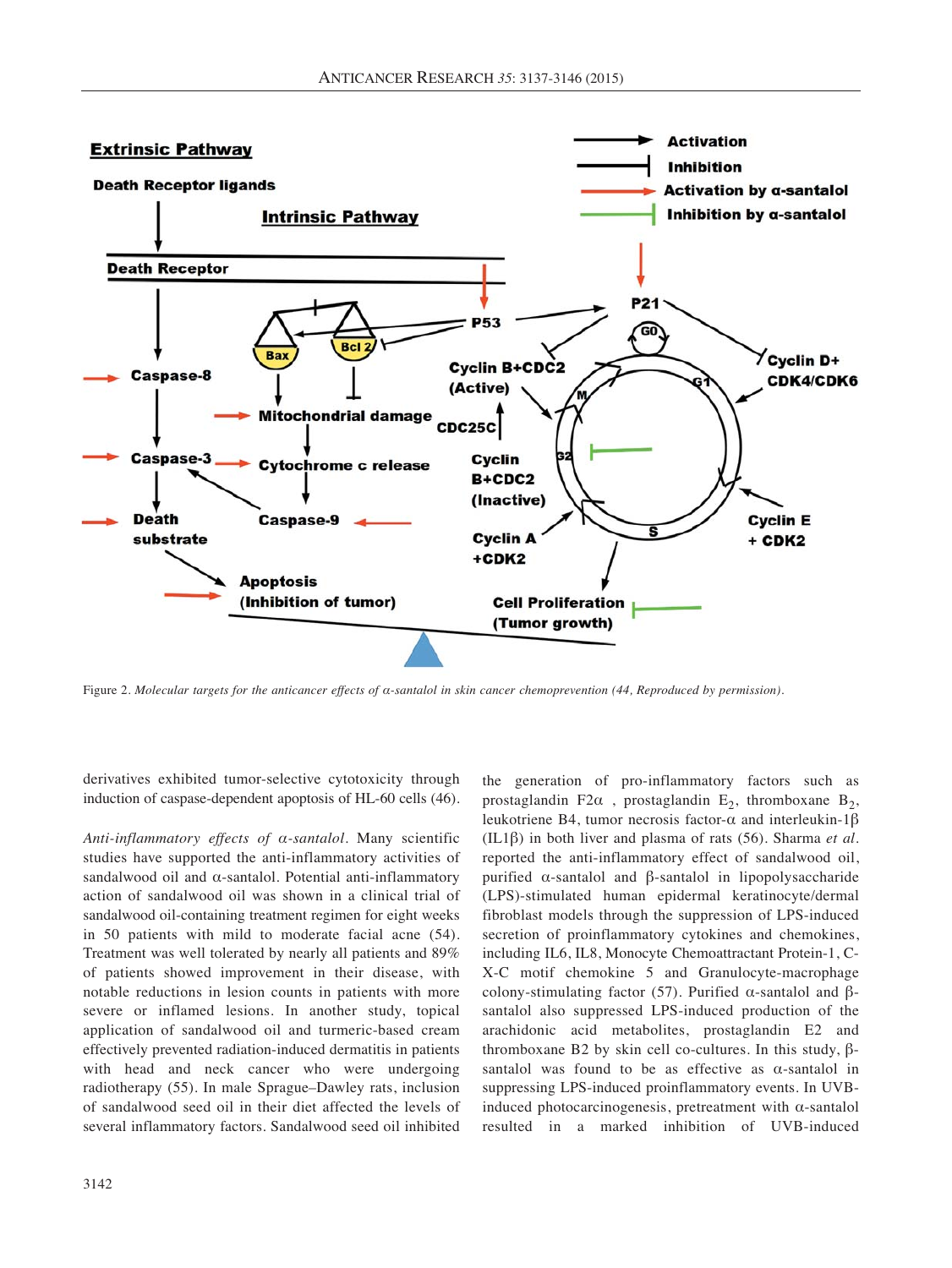| <b>Sites</b>               | References       |  |
|----------------------------|------------------|--|
| Skin                       | $3-11, 14, 40$   |  |
| Prostate                   | 12, 45           |  |
| <b>Breast</b>              | 13               |  |
| Liver                      | 61               |  |
| Other                      | 42, 43, 46       |  |
| Mechanism of action        |                  |  |
| Cell cycle                 | 11, 13, 14, 42   |  |
| Apoptosis                  | 7, 10, 12-14, 46 |  |
| Angiogenesis               | 45, 61           |  |
| Autophagy                  | 40               |  |
| Anti-oxidant               | 34, 59, 60       |  |
| Anti-microbial             | 33-35            |  |
| Anti-inflammatory<br>54-58 |                  |  |
| CNS effects                | $30 - 32$        |  |

Table I. *Summary of anticancer effects of α-santalol at different sites and the mechanisms of action*

cyclooxygenase-2 expression in mice (14). Baylac and Racine reported the anti-inflammatory activities of sandalwood oil by inhibiting 5-lipoxygenase activity which is a key marker of inflammation (58).

*Anti-oxidant activity. Santalum album* extract exhibited 1,1 diphenyl-2-picrylhydrazyl radical-scavenging activity in a concentration-dependent manner, with maximum scavenging of 64% in presence of 500 μl of aqueous extract (34). Antioxidant activity of *Santalum album* along with other six medicinal plants used in traditional Ayurvedic herbal preparations was explained by Scartezzini and Speroni (59). *In vivo* antihyperglycemic and antioxidant potential of sandalwood oil (1 g/kg) and  $\alpha$ -santalol (100 mg/kg) has been reported in male Swiss albino mouse models of alloxaninduced diabetes and D-galactose-mediated oxidative stress, respectively (60).

*Anti-angiogenic effect.* Antiangiogenic effect of α-santalol was reported in PC-3 xenograft tumor model in nude mice *in vivo* and in human umbilical vein endothelial cells (HUVECs) *in vitro* (45). In this study, HUVECs were found to be more sensitive to α-santalol than PC-3 and LNCap prostatic cancer cells and α-santalol significantly inhibited endothelial cell proliferation with an  $IC_{50}$  value of 17.8  $\mu$ M. α-Santalol inhibited migration of endothelial cells in a dosedependent manner, and inhibited the invasion of HUVECs and capillary tube formation. It inhibited angiogenesis and growth of human prostate tumor growth by targeting vascular endothelial growth factor receptor 2-mediated AKT/mTOR/ P70S6K signaling pathway. The antitumor and antiantiangiogenic activities of α-santalol were identified in human hepatocellular carcinoma cell lines and hepatocellular carcinoma induced by diethylnitrosamine in mice (61).

### **Conclusion and Future directions**

Studies suggest that  $\alpha$ -santalol is a safe and promising cancer chemopreventive/therapeutic agent with potential to target various pathways involved in carcinogenesis (Figure 2). Based on available data from cell line and animal studies, the mechanisms of action through which α-santalol functions as an anti-carcinogenic agent include proapoptotic, antiproliferative, antiangiogenic, antioxidant and anti-inflammatory activities (Table I). α-Santalol is relatively non-toxic to normal tissues, which minimizes undesirable systemic side-effects and improves patient compliance. It also has a pleasant fragrance thus facilitating compliance. However, further experimental and clinical studies are required to better understand the role of α-santalol in chemoprevention and treatment of various types of cancer.

## **References**

- 1 Amin A, Gali-Muhtasib H, Ocker M and Schneider-Stock R: Overview of Major Classes of Plant-Derived Anticancer Drugs. Int J Biomed Sci *5*: 1-11, 2009.
- 2 Bar-Sela G, Epelbaum R and Schaffer M: Curcumin as an anticancer agent: review of the gap between basic and clinical applications. Curr Med Chem *17*: 190-197, 2010.
- 3 Dwivedi C and Abu-Ghazaleh A: Chemopreventive effects of sandalwood oil on skin papillomas in mice. Eur J Cancer Prev *6*: 399-401, 1997.
- 4 Dwivedi C and Zhang Y: Sandalwood oil prevent skin tumour development in CD-1 mice. Eur J Cancer Prev *8*: 449-455, 1999.
- 5 Dwivedi C, Guan X, Harmsen WL, Voss AL, Goetz-Parten DE, Koopman EM, Johnson, Valluri HB and Matthees DP: Chemopreventive effects of α-santalol on skin tumor development in CD-1 and SENCAR mice. Cancer Epidemiol Biomarkers Prev *12*: 151-156, 2003.
- 6 Dwivedi C, Maydew ER, Hora JJ, Ramaekar DM and Guan X: Chemopreventive effects of various concentrations of α-santalol on skin cancer development in CD-1 mice. Eur J Cancer Prev *14*: 473-476, 2005.
- 7 Kaur M, Agarwal C, Singh RP, Guan XM, Dwivedi C and Agarwal R: Skin cancer chemopreventive agent, alpha-santalol, induces apoptotic death of human epidermoid carcinoma A431 cells *via* caspase activation together with dissipation of mitochondrial membrane potential and cytochrome c release. Carcinogenesis *26*: 369-380, 2005.
- 8 Dwivedi C, Valluri HB, Guan X and Agarwal R: Chemopreventive effects of α-santalol on ultraviolet B radiationinduced skin tumor development in SKH-1 hairless mice. Carcinogenesis *27*: 1917-1922, 2006.
- 9 Bommareddy A, Hora J, Cornish and Dwivedi C: Chemoprevention by alpha-santalol on UV B radiation-induced skin tumor development in mice. Anticancer Res *27*: 2185 2188, 2007.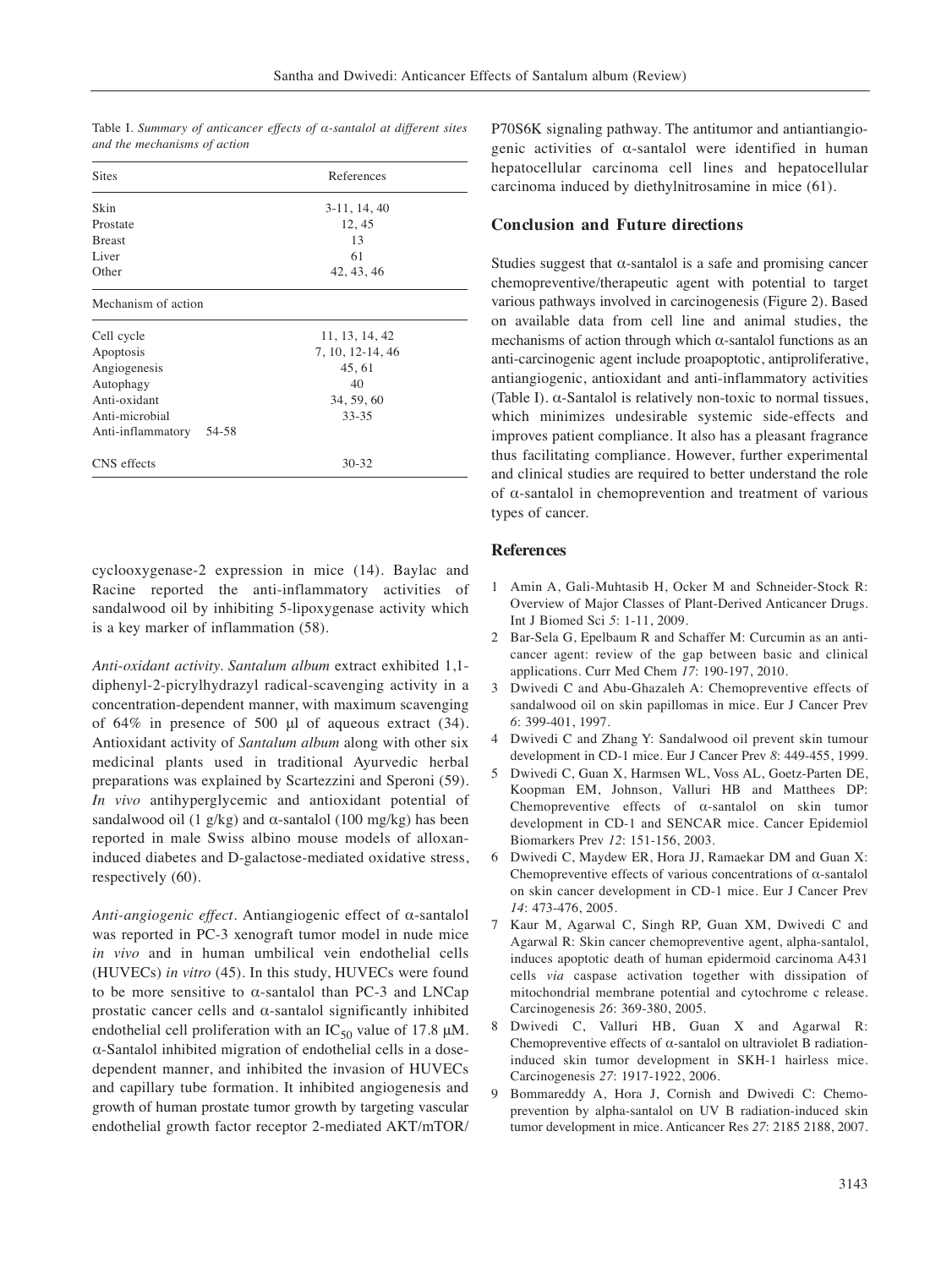- 10 Arasada BL, Bommareddy A, Zhang X, Bremmon K and Dwivedi C: Effect of alpha-santalol on proapoptotic caspases and p53 expression in UVB-irradiated mouse skin. Anticancer Res *28*: 129-132, 2008.
- 11 Zhang X, Chen W, Guillermo R, Chandrasekher G, Kaushik RS, Young A, Fahmy H and Dwivedi C: Alpha-santalol, a chemopreventive agent against skin cancer, causes  $G_2/M$  cell cycle arrest in both p53-mutated human epidermoid carcinoma A431 cells and p53 wild-type human melanoma UACC-62 cells. BMC Res Notes *3*: 220, 2010.
- 12 Bommareddy A, Rule B, VanWert AL, Santha S and Dwivedi C: α-Santalol, a derivative of sandalwood oil, induces apoptosis in human prostate cancer cells by causing caspase-3 activation. Phytomedicine *19*: 804-811, 2012.
- 13 Santha S, Bommareddy A, Rule B, Guillermo R, Kaushik RS, Young A and Dwivedi C: Antineoplastic effects of α-santalol on estrogen receptor-positive and estrogen receptor-negative breast cancer cells through cell cycle arrest at  $G_2/M$  phase and induction of apoptosis. PLoS ONE *8*: e56982, 2013.
- 14 Santha S and Dwivedi C: α-santalol, a skin cancer chemopreventive agent with potential to target various pathways involved in photocarcinogenesis. Photochem Photobiol *89*: 919- 926, 2013.
- 15 Burdock GA and Carabin G: Safety assessment of sandalwood oil (*Santalum album* L.). Food Chem Toxicol *46*: 421-432, 2008.
- 16 Kumar ANA, Joshi G and Ram HYM: Sandalwood: history, uses, present status and the future. Current Science *103*: 1408- 1416, 2012.
- 17 Fox JE: Sandalwood: the royal tree. Biologist 47: 31-34, 2000.
- 18 Baldovini N, Delasalle C and Joulain D: Phytochemistry of the heartwood from fragrant Santalum species: a review. Flavour Frag J *26*: 7-26, 2011.
- 19 Misra BB and Dey S: Comparative phytochemical analysis and antibacterial efficacy of *in vitro* and *in vivo* extracts from East Indian sandalwood tree (*Santalum album* L.). Lett Appl Microbiol *55*: 476-486, 2012.
- 20 Hasegawa T, Izumi H, Tajima Y and Yamada H: Structure-odor relationships of α-santalol derivatives with modified side chains. molecules *17*: 2259-2270, 2012.
- 21 Nikiforov A, Jirovetz L, Buchbauer G and Raverdino V: GC-FTIR and GC-MS in odour analysis of essential oils. Mikrochim Acta *11*: 193-198, 1988.
- 22 Howes MJ, Simmonds MS and Kite GC: Evaluation of the quality of sandalwood essential oils by gas chromatographymass spectrometry. J Chromatogr A *1028*: 307-312, 2004.
- 23 Subasinghe U, Gamage M and Hettiarachchi DS: Essential oil content and composition of Indian sandalwood (*Santalum album*) in Sri Lanka. J Forest Res *24*: 127-130, 2013.
- 24 Misra BB and Dey S: Biological activities of East Indian sandalwood tree, *Santalum album*. Peer J Pre Prints 96v1, 2013.
- 25 Chopra RN, Chopra IC and Verma BS: Supplement to Glossary of Indian Medicinal Plants. Publication and Information Directorate (CSIR), New Delhi, 1969.
- 26 Kapoor LD: (ed.). Handbook of Ayurvedic Medicinal Plants, p. 297. BocaRaton, FL: CRC Press, 1990.
- 27 Boutwell RK: Some biological aspects of skin carcinogenesis. Prog Exp Tumor Res *4*: 207-250, 1984.
- 28 Ahmad N, Khan MSA, Jais AMM, Mohtaruddin N, Ranjbar M, Amjad MS, Nagaraju B, Faraz M, Pathan F and Chincholi AA:

Anti-ulcer activity of sandalwood (*Santalum album* L.) stem hydroalcoholic extract in three gastric-ulceration models of Wistar rats. Bol Latinoam Caribe Plant Med Aromat *12*: 81-91, 2013.

- 29 Kausar H, Jahan N, Ahmed K, Aslam M, Ahmed P and Ahmed S: Unani perspective and recent studies of sandal safed (*Santalum album* Linn.): a review: World J Pharm Pharmaceut Sci *3*: 2133-2145, 2014.
- 30 Setzer WN: Essential oils and anxiolytic aromatherapy. Nat Prod Commun *4*: 1305-1316 2009.
- 31 Ohmori A, Shinomiya K, Utsu Y, Tokunaga S, Hasegawa Y and Kamei C: Effect of santalol on the sleep-wake cycle in sleepdisturbed rats. Nihon Shinkei Seishin Yakurigaku Zasshi *27*: 167-171, 2007.
- 32 Kyle G: Evaluating the effectiveness of aromatherapy in reducing levels of anxiety in palliative care patients: results of a pilot study. Complement Ther Clin Pract *12*: 148-155, 2006.
- 33 Kumar MG, Jeyraaj IA, Jeyaraaj R and Loganathan P: Antimicrobial activity of aqueous extract of leaf and stem extract of *Santalum album*. Anc Sci Life *25*: 6-9, 2006.
- 34 Shamsi TN, Parveen R, Afreen S, Azam M, Fatma T, Haque QMR and Fatima S: In-vitro antibacterial and antioxidant activities of sandalwood (*Santalum album*). Austin J Biotechnol Bioeng *1*: 3, 2014,
- 35 Benencia F and Courreges MC: Antiviral activity of sandalwood oil against herpes simplex viruses-1 and 2. Phytomedicine *6*: 119-123, 1999.
- 36 Kelloff GJ, Boone CW, Steele VE, Fay JR, Lubet RA, Crowell JA and Sigman CC: Mechanistic considerations in chemopreventive drug development. J Cell Biochem Suppl *20*: 1-24, 1994.
- 37 Duvoix A, Blasius R, Delhalle S, Schnekenburger M, Morceau F, Henry E, Dicato M and Diederich M: Chemopreventive and therapeutic effects of curcumin. Cancer Lett *223*: 181-190, 2005.
- 38 Banerjee S, Ecavade A and Rao AR: Modulatory influence of sandalwood oil on mouse hepatic glutathione-S-transferase activity and acid soluble sulfhydryl level. Cancer Lett *68*: 105- 109, 1993.
- 39 Townsend DM and Tew KD: The role of glutathione-Stransferase in anticancer drug resistance. Oncogene *22*: 7369- 7375, 2003.
- 40 Dickinson SE, Olson ER, Levenson C, Janda J, Rusche JJ, Alberts DS and Bowdenet GT: A novel chemopreventive mechanism for a traditional medicine: East Indian sandalwood oil induces autophagy and cell death in proliferating keratinocytes. Arch Biochem Biophys *558*: 143-152, 2014.
- 41 Li X, Xu HL, Liu YX, An N, Zhao S and Bao JK: Autophagy modulation as a target for anticancer drug discovery. Acta Pharmacol Sin *34*: 612-624, 2013.
- 42 Dozmorov MG, Yang Q, Wu W, Wren J, Suhail MM, Woolley CL, Young DG, Fung K and Lin H: Differential effects of selective frankincense (Ru Xiang) essential oil versus nonselective sandalwood (Tan Xiang) essential oil on cultured bladder cancer cells: a microarray and bioinformatics study. Chin Med *9*: 18, 2014.
- 43 Matsuo Y and Mimaki Y: Lignans from *Santalum album* and their cytotoxic activities. Chem Pharm. Bull *58*: 587-590, 2010.
- 44 Zhang X and Dwivedi C: Skin cancer chemoprevention by  $\alpha$ santalol. Front Biosci *3*: 777-787, 2011.